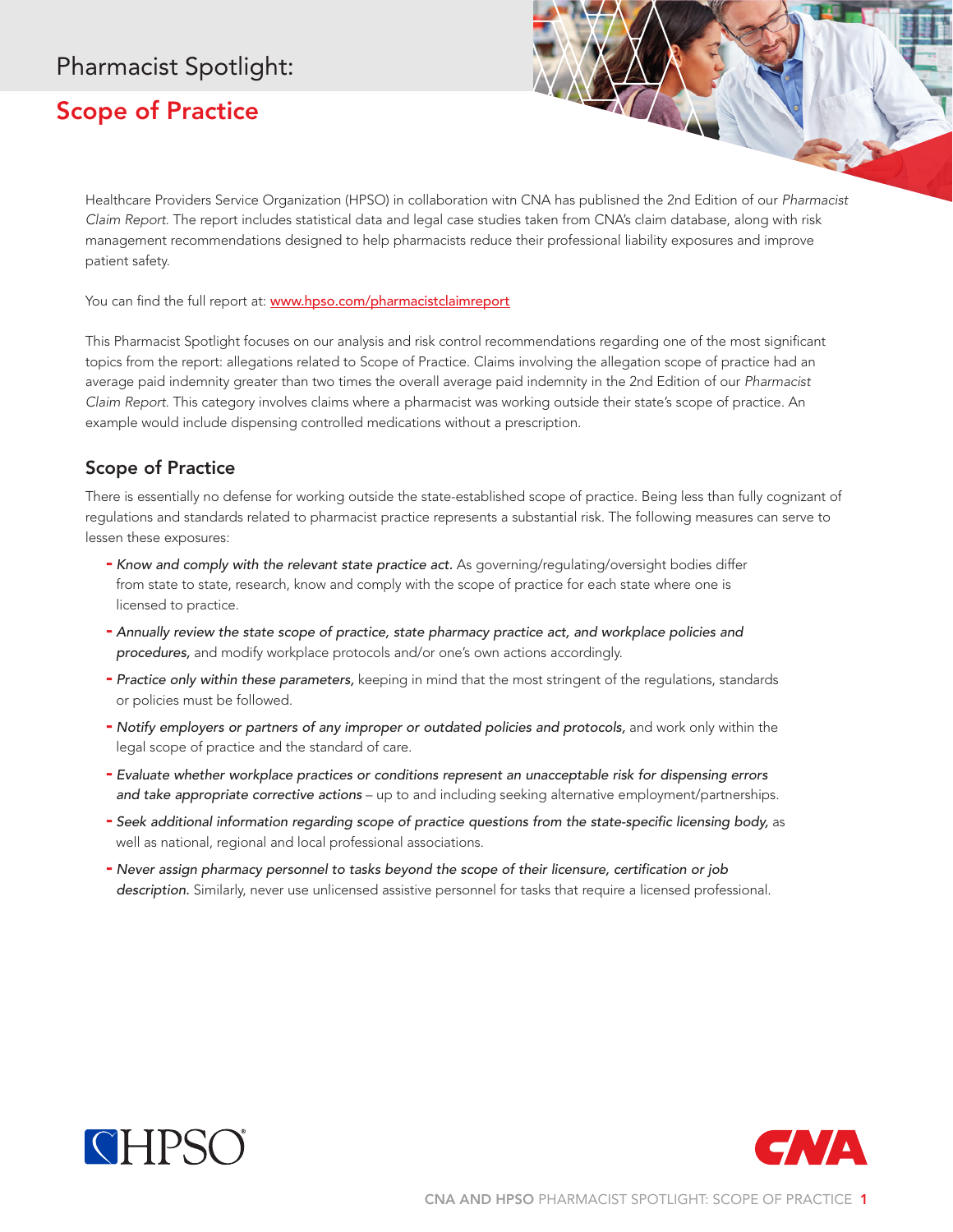## Risk Management Self-assessment Checklist for Pharmacists

The following abbreviated checklist, selected to focus on scope of practice and standard of care, is designed to assist pharmacists (and other pharmacy professionals where appropriate) in evaluating and modifying their current customs and practices, in order to enhance medication and patient safety.

| <b>SELF-ASSESSMENT TOPIC</b>                                                                                                                                                                                                                                                                                                                                                                                | <b>YES/NO</b> | <b>ACTION(S) NEEDED</b><br><b>TO REDUCE RISKS</b> |
|-------------------------------------------------------------------------------------------------------------------------------------------------------------------------------------------------------------------------------------------------------------------------------------------------------------------------------------------------------------------------------------------------------------|---------------|---------------------------------------------------|
| Scope of Practice and Standard of Care                                                                                                                                                                                                                                                                                                                                                                      |               |                                                   |
| I select a work environment that is consistent with my licensure, specialty<br>certification, training, experience and personal workload tolerances.                                                                                                                                                                                                                                                        |               |                                                   |
| I know my competencies - including experience, training, education<br>and skills - are consistent with the scope of work requested of me by<br>my pharmacy and/or clinical setting.                                                                                                                                                                                                                         |               |                                                   |
| I ensure that my competencies and experience are appropriate before<br>accepting an assignment to provide coverage for another pharmacist<br>during breaks or unscheduled absences.                                                                                                                                                                                                                         |               |                                                   |
| I am provided with (or request and obtain) orientation whenever I work<br>in a new or different location or setting.                                                                                                                                                                                                                                                                                        |               |                                                   |
| I obtain continuing education and training, as needed, to maintain my<br>license and refresh and expand my competencies.                                                                                                                                                                                                                                                                                    |               |                                                   |
| I review my state's specific regulations regarding the scope of practice<br>for pharmacists at least annually, in order to ensure that I understand<br>and am in compliance with the legal scope of practice and standards of<br>care for pharmacists in my state.                                                                                                                                          |               |                                                   |
| I comply with the requirements of my state regarding other regulatory<br>bodies, such as the board of medicine (if applicable).                                                                                                                                                                                                                                                                             |               |                                                   |
| I prepare and dispense medications pursuant to a legal prescription<br>from a licensed practitioner as defined and regulated in my state.                                                                                                                                                                                                                                                                   |               |                                                   |
| I consult the prescribing practitioner if I am not provided with an<br>appropriate, legible prescription or if I have any questions regarding<br>the safety or efficacy of the prescribed medication.                                                                                                                                                                                                       |               |                                                   |
| If my state permits pharmacists to prescribe certain medications as<br>part of a defined prescriptive protocol or collaborative drug therapy<br>agreement with a physician or nurse practitioner, I know exactly what<br>medications I may prescribe and under what conditions I may do so,<br>and I adhere to all regulations, protocols and agreements involving<br>the prescribing of the defined drugs. |               |                                                   |
| If my state permits pharmacists to administer some immunizations and<br>drugs within specific guidelines and pursuant to a legal prescription,<br>I know exactly which immunizations and drugs I may administer and<br>under what conditions I may do so, and I adhere to all regulations,<br>protocols and pharmacy policies and procedures involving<br>administration of immunizations and drugs.        |               |                                                   |
| I decline to perform any requested action/service if it is outside of my<br>legal scope of practice.                                                                                                                                                                                                                                                                                                        |               |                                                   |
| I decline to perform any requested action/service if it is outside the<br>accepted standard of care.                                                                                                                                                                                                                                                                                                        |               |                                                   |